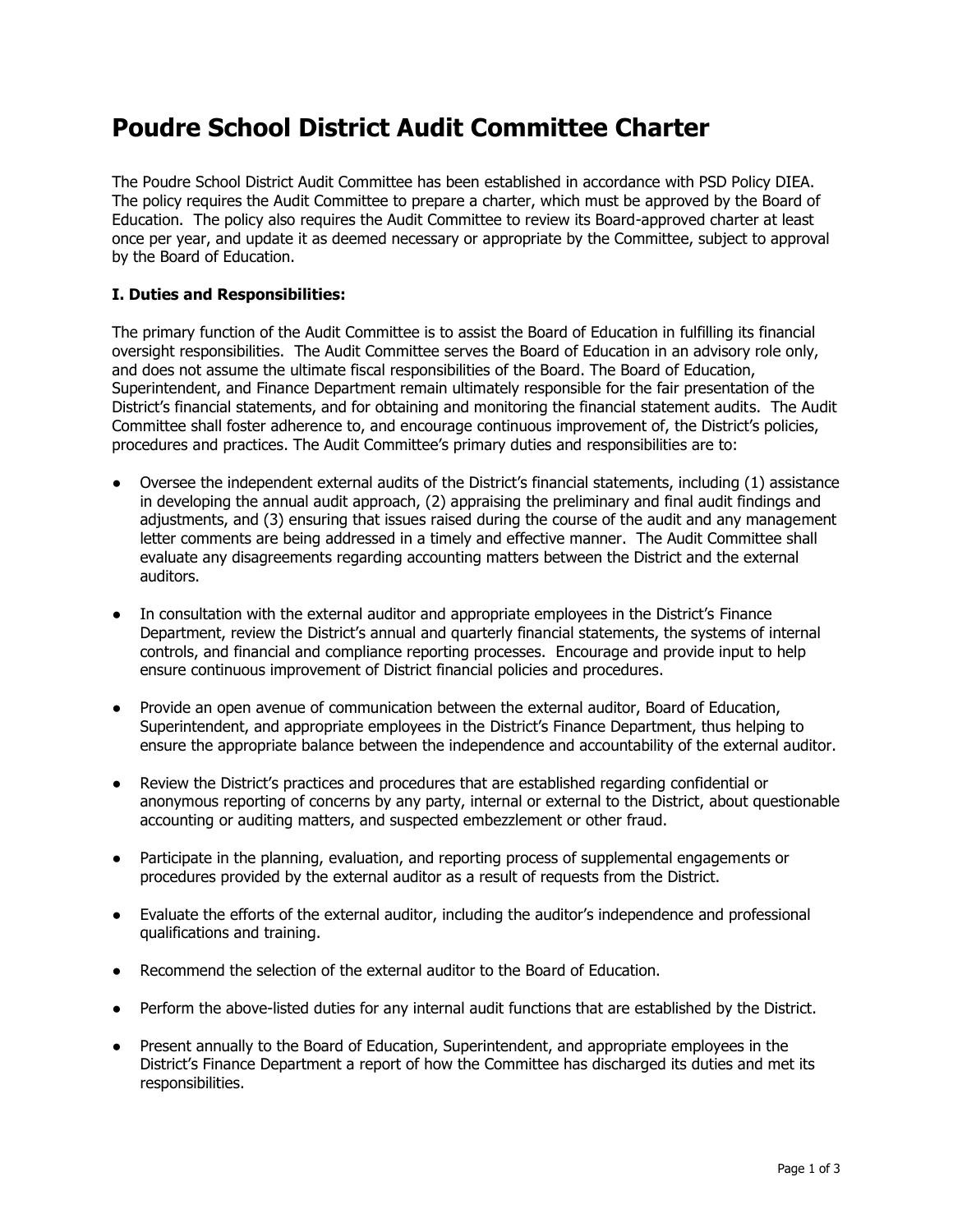- Annually verify the independence (as defined in the 5th bullet within Section III of this Charter) of the Committee's voting members.
- Review and update the charter of the Audit Committee.

## **II. Meetings**

The District's Audit Committee shall meet at least four times per year. Meetings shall include:

- An entrance conference with the external auditor to discuss areas of audit emphasis in the current engagement, audit scopes and single audit requirements and programs.
- A meeting with the external auditor after completion of fieldwork prior to issuance of the audited financial statements.
- A written report and oral presentation to the Board of Education on the conclusions made related to the fiscal year audit.
- The evaluation of effectiveness and independence of District external auditors; provide recommendations related to the next fiscal year audit.

At least three voting members are necessary to constitute a quorum of the Audit Committee. Any recommendation or other action of the Committee shall be based on a majority vote of a quorum of the Committee. On subjects presented by the Committee to the Board of Education, any dissenting Committee member opinions shall also be presented to the Board.

Meetings of the Audit Committee shall be conducted in accordance with the Colorado Open Meetings Law, C.R.S. §§ 24-6-401, et seq., as amended from time to time. The Audit Committee may meet in executive session as permitted by and in accordance with the Colorado Open Meetings Law.

Minutes shall be taken and maintained by the Committee Secretary at each Audit Committee meeting, and shall be available for inspection and copying by the public upon request.

Audit Committee meetings may be conducted informally, but at the request of any voting member a meeting shall be conducted in accordance with Robert's Rules of Order, Newly Revised.

## **III. Committee Membership**

The Board of Education shall appoint the voting members of the Audit Committee, which shall include:

- 2 Board of Education members; and
- 5 at-large members from the community with significant financial/accounting experience.

The at-large community members on the Audit Committee shall be independent and free from any relationship that, in the opinion of the Board, would interfere with the exercise of their independent judgment as members of the Committee. Committee members shall be considered independent if they have no relationship to the District that will interfere with the exercise of their independence from the Administration, the Board, or the District. Examples of a lack of independence shall include but not limited to:

● A Committee member being employed by the District or any related entity for the current year or any of the past five years.